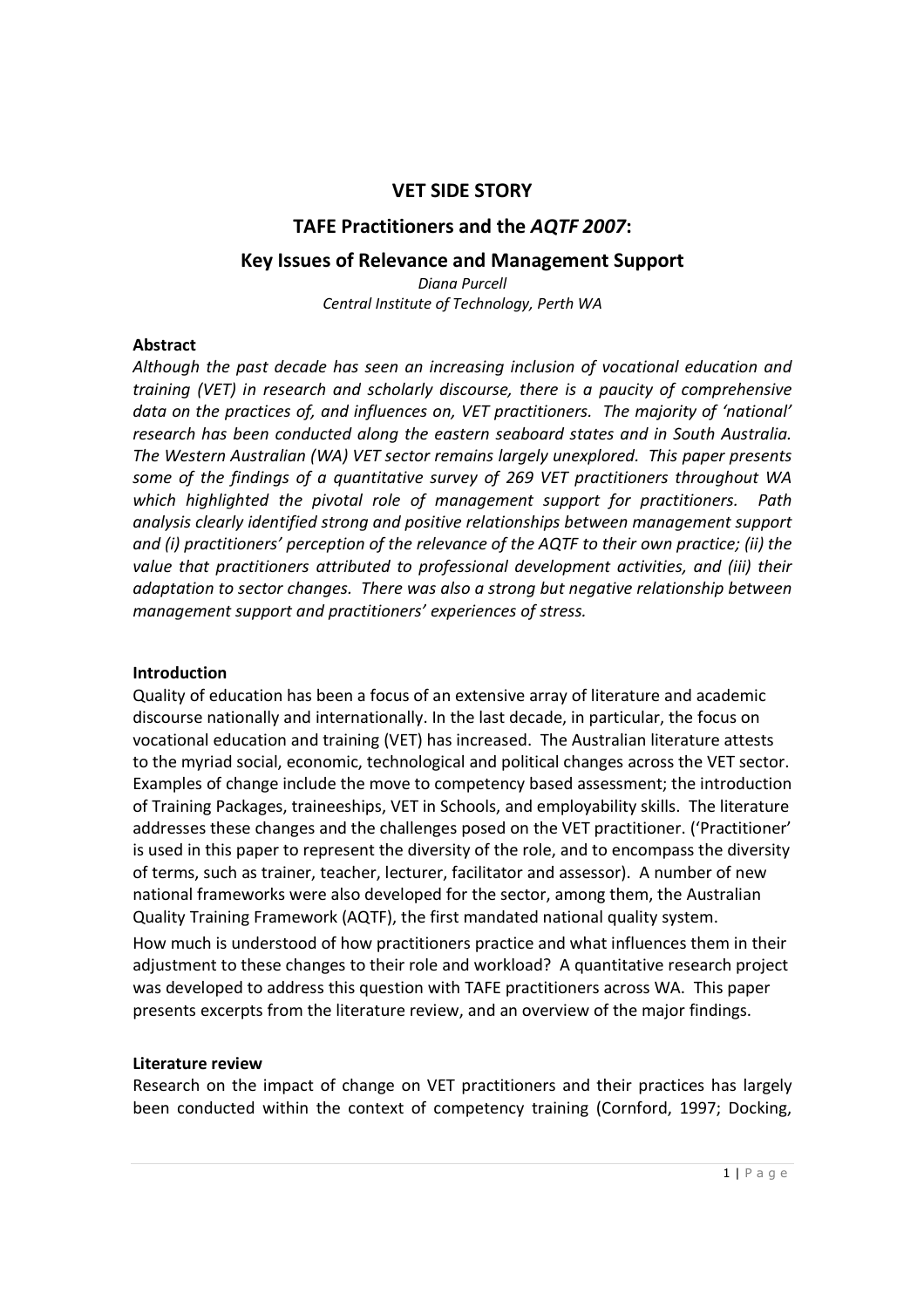1992; Hellwig, 2006) and national training packages (Clayton & Blom, 2004; Clayton, Fisher, Harris, Bateman & Brown, 2008; Down, 2003; Smith, 2005).

By the early 1990s, both the World Bank and United Nations Educational Scientific and Cultural Organisation (UNESCO) had identified quality of education as a key reform (Mok & Currie, 2002), and throughout the 1990s quality became a priority for the higher education sector. The literature attests to the extensive contestation of educational quality, including the teaching process versus the student outcome; the value of programs versus value for money; excellence versus fitness for purpose; and conformance versus continuous improvement. The concept of educational quality opened floodgates of academic discourse, sagely observed by Henry, Lingard, Rizvi and Taylor (2001, p. 71):

For many it is no more than a shorthand way of expressing value discontent with the present outcomes of education while covering up a lack of cogent policies and priorities for action. Quality will always remain a subjective entity.

The monitoring of the quality of Australian vocational education and training was formalised at the national level with the implementation of the AQTF in 2002. Interestingly, although this framework purports to ensure quality training and assessment as well as quality skills for Australian industry, employers and individuals, it rarely features in the Australian VET literature.

Hellwig (2006) in her comparative study of competency based training in Australia and Germany, does not identify the role of the AQTF as the driver of quality and national consistency, but concluded that "difficulties that need to be addressed in the future are mostly concerned with the organising framework of the Australian VET system" (p. 69). She identified that VET practitioners perceived the changes in the VET sector in recent years as being related to: (i) greater industry focus in training; (ii) reduction in theory and a greater focus on practice; (iii) increased flexibility in delivery and self-paced learning; (iv) national training packages, their focus on outcomes and emphasis on assessment; and (v) work-based training and assessment. Hellwig further highlighted the need to address the pending shortage of VET staff and the importance of focusing more on professional development of the VET teaching workforce. Cornford (1999) had also argued that the quality of VET trainers was being neglected and diluted by increasing numbers of inadequately trained part-time and casual staff, stating that the "increasing skills required by Australia could only be produced by highly skilled and qualified vocational educators" (p. 44).

Chappell and Johnston (2003) had also sought insight into the way that changes within the VET sector had "influenced the construction of VET practitioners' identity at work" (p. 4). Their study addressed the challenges facing practitioners when moving beyond the institutional-based methods of delivery into the workplace, within a commercially contestable market. The study drew on the literature relating to the labour market, VET systems and economic reforms. The issue of 'change' dominated the interviews with the TAFE lecturers in particular, who related their tension to changes within government policy, and to pressures induced by the commercialisation of training. They considered that having to prepare students for specific jobs meant narrowing the scope of personal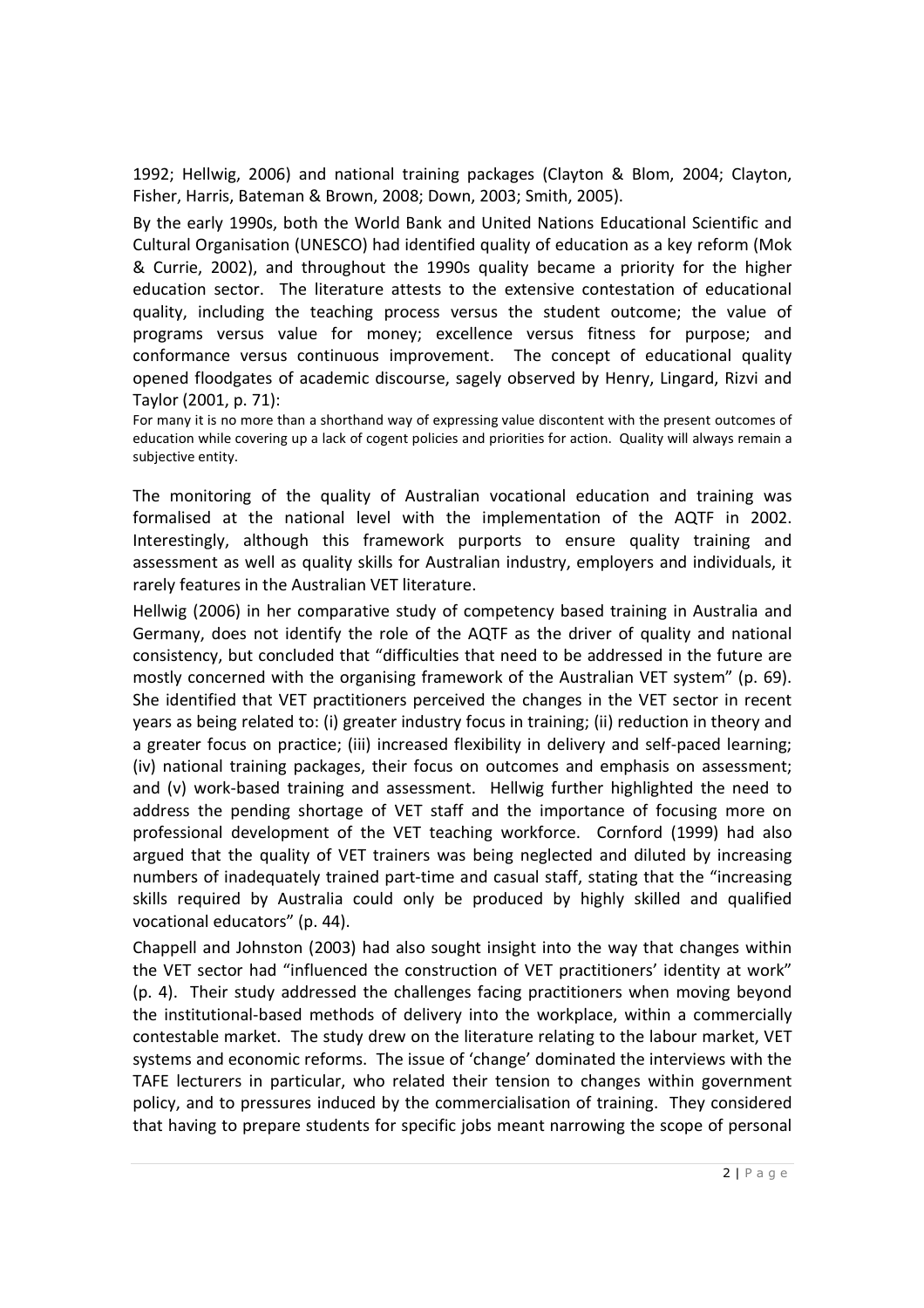development and breadth of training. In contrast, VET consultants in the private sector spoke positively about the focus on enterprise training and commercialisation (p. 20). Cultural norms for the TAFE practitioner were identified as those inherent to public service. Hence, it was concluded that when TAFE practitioners enter the competitive commercial training market, they face contradictions and new challenges associated with corporate and business practices.

Similar to the study by Chappell and Johnston (2003), Harris, Simons and Clayton (2005) explored how the changes that had occurred across the VET sector in the previous five years, had affected the role of practitioners. They also explored the implications for the future role of VET practitioners and quality of VET training and assessment. This research drew on literature that "conceptualised the changes which have impacted on educational provision" (p. 26). The greatest changes for the practitioners were to their work responsibilities and their relationships with industry. The critical factors *influencing* change in the role of the VET practitioner were identified as (i) the increasingly competitive environment; (ii) the expanding diversity of expectations of VET practitioners; (iii) shifts from teaching to facilitation and from delivery to assessment; (iv) pressure to act as mentors to less qualified or experienced colleagues; and (v) rapid developments in technology.

There were significant differences in respondents' views of their interaction with students, colleagues and managers, and their relationships with others outside the college. The public provider respondents noticed the work-role changes more, but their relationships with students had changed to a lesser extent. This echoed the point made by Chappell and Johnston (2003), who had found that VET practitioners shared an 'education identity' that placed greater importance on the teacher-student relationship and on broad education versus job-role preparation. The study of Harris, Simons and Clayton also emphasised the personal nature of the change process and found that management support was an important factor in coping with change. Those who reported feeling supported by management gave examples such as 'taking a proactive stance', 'changed the culture', and 'provided infrastructure'.

### Conceptual model

The 'Open Systems Theory' was introduced in the late 1970s to emphasize two important characteristics of organizations: (i) the dynamic character, where movement in any part of the organization leads to movement in other parts; and (ii) the openness to environmental inputs. While input-output analysis has been used most frequently in the field of economics, the method has also been applied to evaluate the impact of external change, such as demands for change in the outputs of an organization (Correa & Craft, 1999). The input-output model is represented as an open system comprising interdependent components; most commonly input, throughput and output as depicted in Figure 1 below. For this study, the inputs were defined as the endogenous characteristics of the VET practitioners: age, gender, length of service, employment status, location, and background vocational and education qualification.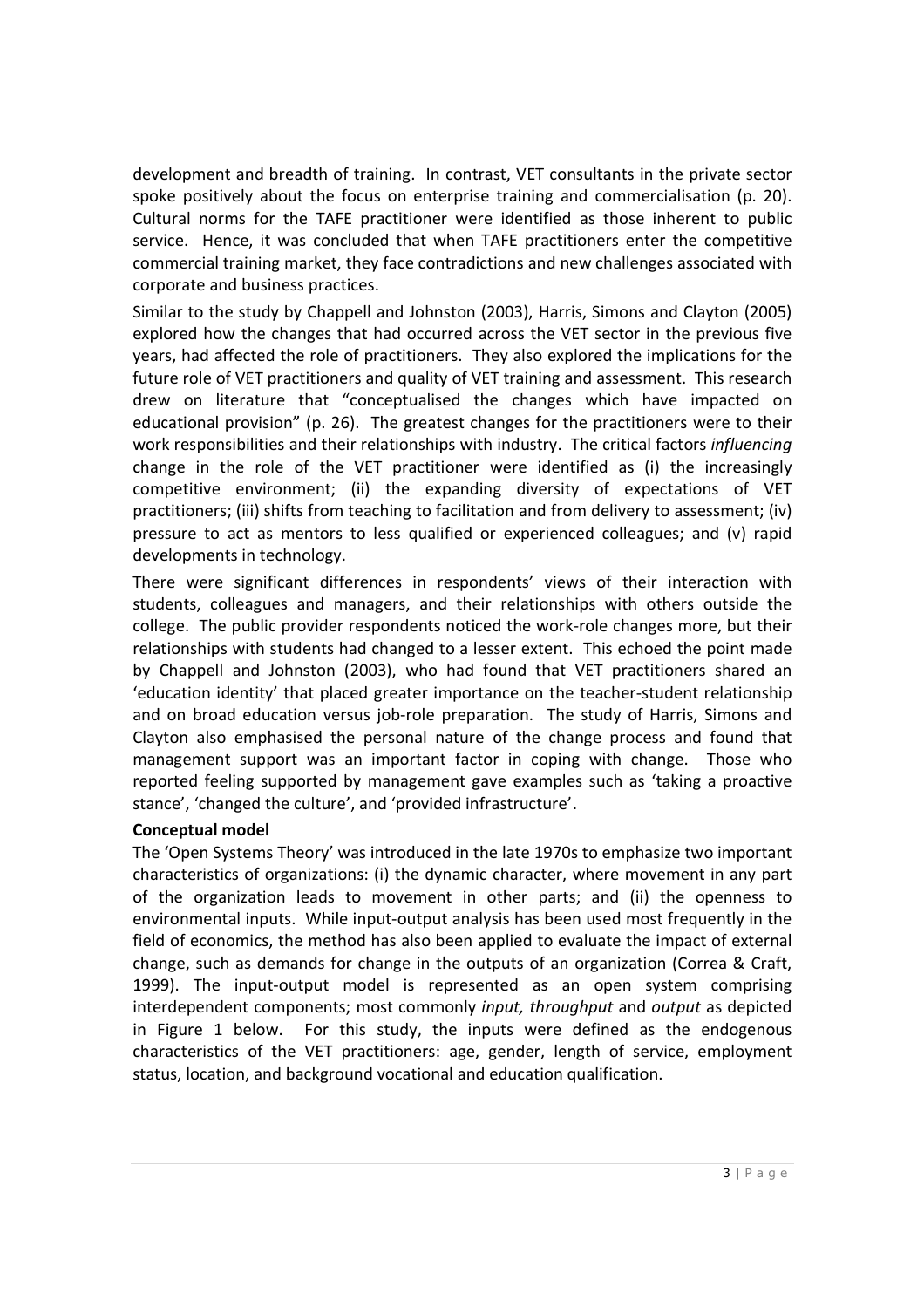

Figure 1 Input-Output conceptual model (Wright & Snell, 1991, p. 209)

The throughputs (itemised in Table 1 below) were those factors expected to have impact on the practitioner, and with the potential to mediate the relationship between the inputs and outputs. While the original model defined throughputs as 'behaviours', throughputs were further defined for this study as extrinsic (behaviours or actions of others) and intrinsic (one's own responses or behaviours).

| Table 1 Throughput (process) factors                                                                                                    |                                                                                                                                                           |  |  |  |  |
|-----------------------------------------------------------------------------------------------------------------------------------------|-----------------------------------------------------------------------------------------------------------------------------------------------------------|--|--|--|--|
| Throughput (Process) Factors                                                                                                            |                                                                                                                                                           |  |  |  |  |
| Extrinsic                                                                                                                               | <b>Intrinsic</b>                                                                                                                                          |  |  |  |  |
| Participation in academic audits<br>Perceived management support<br>Attendance at formal WA TAFE<br>professional development activities | Response to previous changes in policy and<br>practice<br>Feelings of stress, tension<br>Perceived relevance of role-related Standards to<br>own practice |  |  |  |  |

The outputs were defined in light of the outcomes required of the AQTF 2007 where achievement relies, at least partly, on the practices of practitioners, as shown in Table 2.

| Table 2 AQTF 2007: VET practitioner role-related Standards                                                                                                                  |                   |  |  |  |
|-----------------------------------------------------------------------------------------------------------------------------------------------------------------------------|-------------------|--|--|--|
| Standard/Element of the AQTF 2007                                                                                                                                           | <b>Standard</b>   |  |  |  |
| Strategies for training and assessment  are developed in consultation with industry                                                                                         | 1.2               |  |  |  |
| Strategies and materials for training and assessment meet the requirements of the relevant<br>Training Package or accredited course.                                        | 1.2, 1.3,<br>1.5a |  |  |  |
| VET practitioners continue developing their vocational and training and assessment<br>competencies to support continuous improvement in delivery of the RTO's services      | 1.4c              |  |  |  |
| Assessment, including RPL, is conducted in accordance with principles of assessment and rules<br>of evidence                                                                | 1.5 <sub>b</sub>  |  |  |  |
| Assessment, including RPL, meets workplace, and where relevant, regulatory requirements.                                                                                    | 1.5c              |  |  |  |
| The RTO continuously improves client services by collecting, analysing and acting on relevant<br>data.                                                                      | 2.1               |  |  |  |
| Employers and other parties who contribute to each learner's training and assessment are<br>engaged in the development, delivery and monitoring of training and assessment. | 2.3               |  |  |  |
| Learners receive training, assessment and support services that meet their individual needs.                                                                                | 2.4               |  |  |  |

The Standards and their elements were grouped to facilitate data collection and analysis.

An 'academic-focus' of training and assessment measured the extent to which practitioners: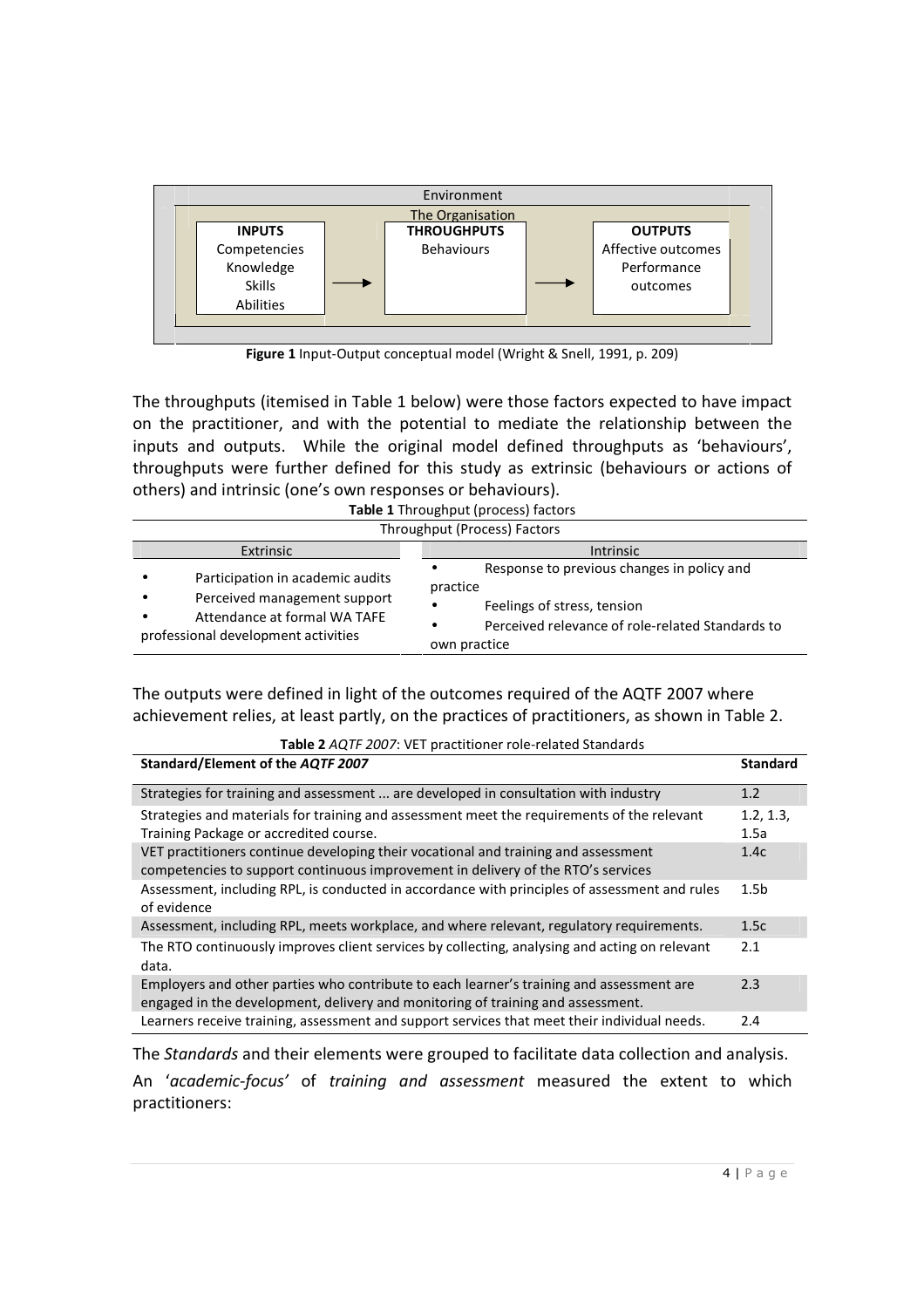• ensured that their training and assessment met the requirements of the Training Package or accredited course;

- were familiar with the entire unit of competency; and
- validated their assessments.

A 'student-focus' of training and assessment measured the extent to which practitioners:

• customized their training and assessment strategies to meet the needs of students;

- sought, analysed and acted on feedback from students; and
- ensured that students were aware of their progress.

Industry engagement measured the extent to which practitioners discussed the development, delivery and/or monitoring of training and assessment with employers and other staff who contributed to learners' training and assessment , as well as the extent to which they sought feedback regarding students.

Making improvements to their own practices measured the extent to which practitioners maintained currency of their vocational, teaching and assessment competencies and made changes in both their academic and compliance practices.

It was acknowledged that although the individual was defined largely by demographic input variables, each brought to the role a multitude of other characteristics and experiences which were beyond the scope of a single study.

### Survey methods

In the absence of a suitable tool for this study, an electronic questionnaire was developed with advice from auditors, survey developers and quantitative analysts, and piloted through focus groups. The questions were mapped to the input-output model as shown in Table 3 below.

| Question |                                          | Mapping to the model          |
|----------|------------------------------------------|-------------------------------|
| 1        | Location of RTO                          |                               |
|          | Length of service                        |                               |
| 3        | <b>Full-time status</b>                  |                               |
| 4        | Gender                                   | Individual characteristics of |
| 5        | Permanency status                        | the VET practitioner (Input)  |
| 6        | Age group                                |                               |
|          | Teaching qualification                   |                               |
| 9        | Vocational qualification & background    |                               |
| 8        | <b>Vocational field</b>                  |                               |
| 12       | Curriculum source                        |                               |
| 13       | AQF level of major component of delivery | Environment                   |
| 15       | Typical class profile                    |                               |
| 18 c,d,e | Management support                       | Organisation process factors  |
| 18a, b   | Access to professional development       | (Extrinsic throughput)        |
|          |                                          |                               |

Table 3 Mapping of survey questions against input-output conceptual model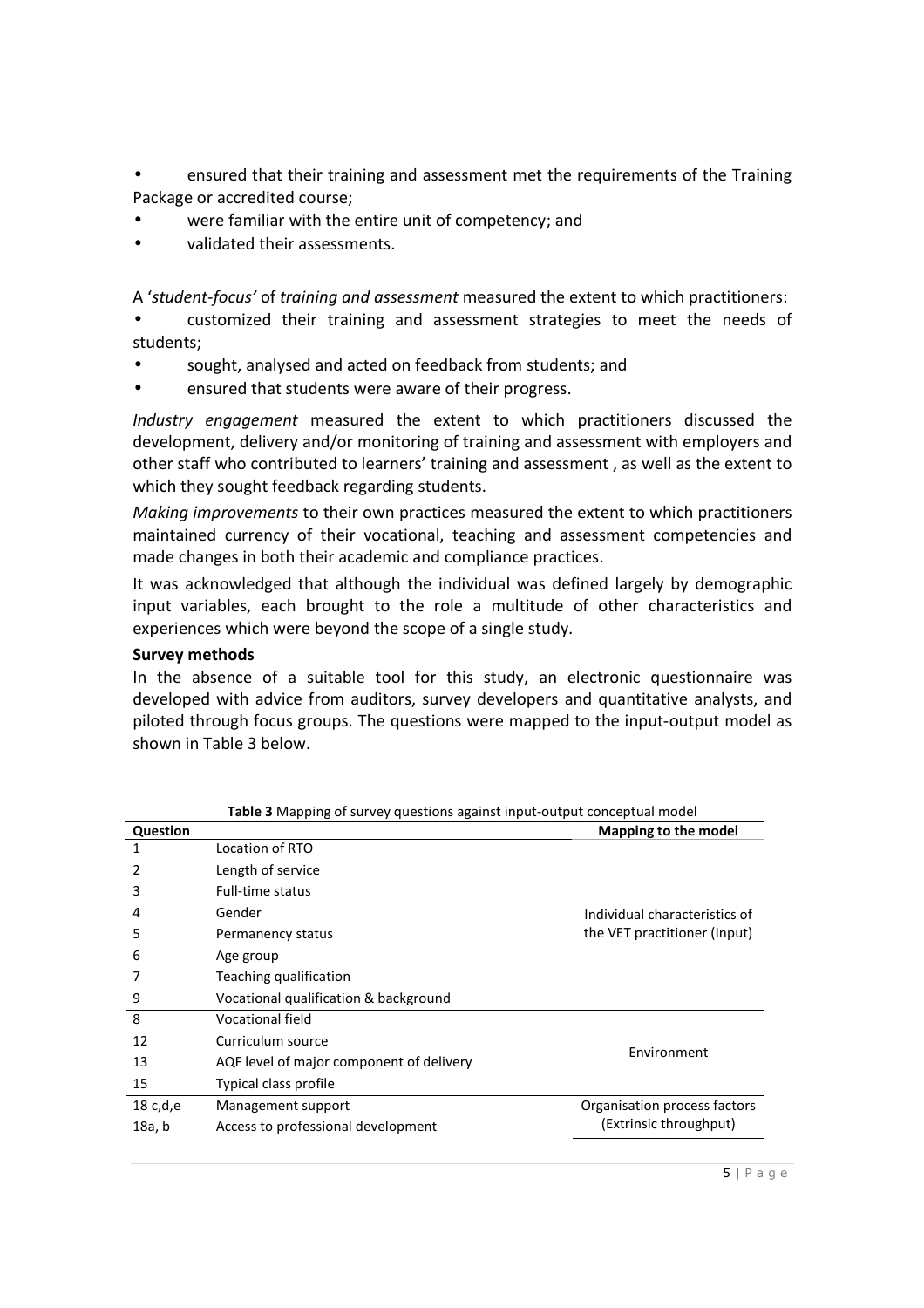| Perception of the AQTF 2007<br>19<br>24<br>Organisation process factors<br>Response to previous sector changes<br>Perceived relevance of role-related outcomes of the<br>23<br>21<br>Feelings of stress or tension<br>Question<br>Mapping to the model<br>20<br>Made improvements<br>Student focus of delivery and assessment<br>14, 22c<br>Academic focus of delivery and assessment<br>Academic practices<br>16<br>(Output)<br>Industry engagement<br>17<br>22d, f<br>Compliance focus | 25      | Participation in prior audits |  |
|------------------------------------------------------------------------------------------------------------------------------------------------------------------------------------------------------------------------------------------------------------------------------------------------------------------------------------------------------------------------------------------------------------------------------------------------------------------------------------------|---------|-------------------------------|--|
|                                                                                                                                                                                                                                                                                                                                                                                                                                                                                          |         |                               |  |
|                                                                                                                                                                                                                                                                                                                                                                                                                                                                                          |         |                               |  |
|                                                                                                                                                                                                                                                                                                                                                                                                                                                                                          |         |                               |  |
|                                                                                                                                                                                                                                                                                                                                                                                                                                                                                          |         |                               |  |
|                                                                                                                                                                                                                                                                                                                                                                                                                                                                                          |         |                               |  |
|                                                                                                                                                                                                                                                                                                                                                                                                                                                                                          |         |                               |  |
|                                                                                                                                                                                                                                                                                                                                                                                                                                                                                          |         |                               |  |
|                                                                                                                                                                                                                                                                                                                                                                                                                                                                                          |         |                               |  |
|                                                                                                                                                                                                                                                                                                                                                                                                                                                                                          |         |                               |  |
|                                                                                                                                                                                                                                                                                                                                                                                                                                                                                          |         |                               |  |
|                                                                                                                                                                                                                                                                                                                                                                                                                                                                                          | 22a,b,e | Quality focus                 |  |

Western Australia (WA) is a vast state served by 456 state-based registered training organisations (RTOs), of which 10 are TAFE colleges, funded by the State Government (Training Accreditation Council Annual Report, 2007/2008). The TAFE colleges were defined by location: four colleges in the Perth metropolitan area; three in rural/regional WA and four in 'remote' locations. Distribution of the tool was via the Managing Directors of the colleges.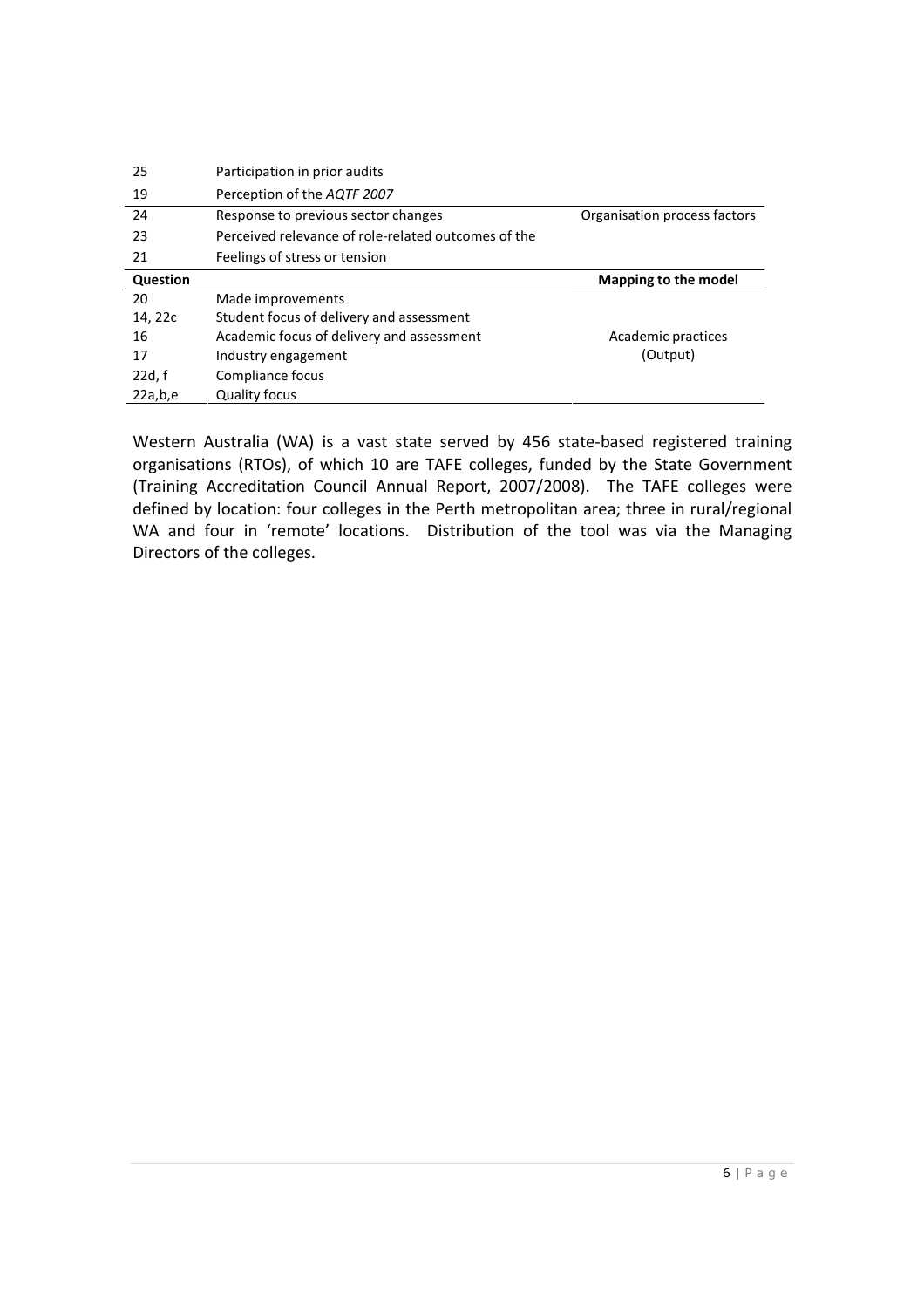### Results – broad overview

## 1. Brief summary of the inputs/individual characteristics

The sample of 269 practitioners was 8.4% of the estimated WA TAFE practitioner population of 3,200 (Collier, 2008), and cannot therefore be considered representative. There was, however, a proportionate distribution of respondents from the metropolitan, rural and remote colleges. The sample was slightly biased towards women. There was a considerably higher percentage of males in full-time employment compared with State figures for 2002 (Rumsey, 2002). Of the 106 staff who had been in the sector for less than six years, 48.1% were permanent and 40.6% on contract, in contrast with those in the sector for more than 6 years, with 86.7% being permanent and 7% on contract. Data from this study also reinforced the different experiences of tenured, contract and casual staff, as well as those of full-time and part-time staff.

Questions on teaching qualifications attracted a number of comments that alluded to the contested terrain of mandated VET qualifications, and the lack of recognition of a university teaching qualification. Five percent had neither the Certificate IV in Assessment and Workplace Training nor the Certificate IV in Training and Assessment.

Respondents delivered a range of Australian Qualification Framework (AQF) level qualifications and represented a diversity of vocations, giving breadth to the study. Almost 52% (n=139) had completed vocational award courses, the majority of whom (56.1%) had completed before 1998. Similarly, of the 118 who had completed a formal undergraduate vocational qualification, 66.1% had completed before 1998. The data were insufficient to complete a picture of how competency and currency are maintained.

# 2. Brief summary of the throughput factors (extrinsic and intrinsic)

Respondents were asked to what extent they perceived that the role-related Standards were relevant to their own practice. The requirement for practitioners to *continue* developing their vocational and training and assessment competencies to support continuous improvement in delivery of the RTO's services (Standard 1.4c) was considered the least relevant ( $M = 2.89$ , SD = 0.91) with only 27.6% responding with 'to a large extent', and 41.8% 'to some extent'. Also of interest was the 25% who considered that the Standard requiring assessments to be conducted in accordance with the principles of assessment and rules of evidence to be 'not relevant at all' or of 'minimal relevance' to their own practice.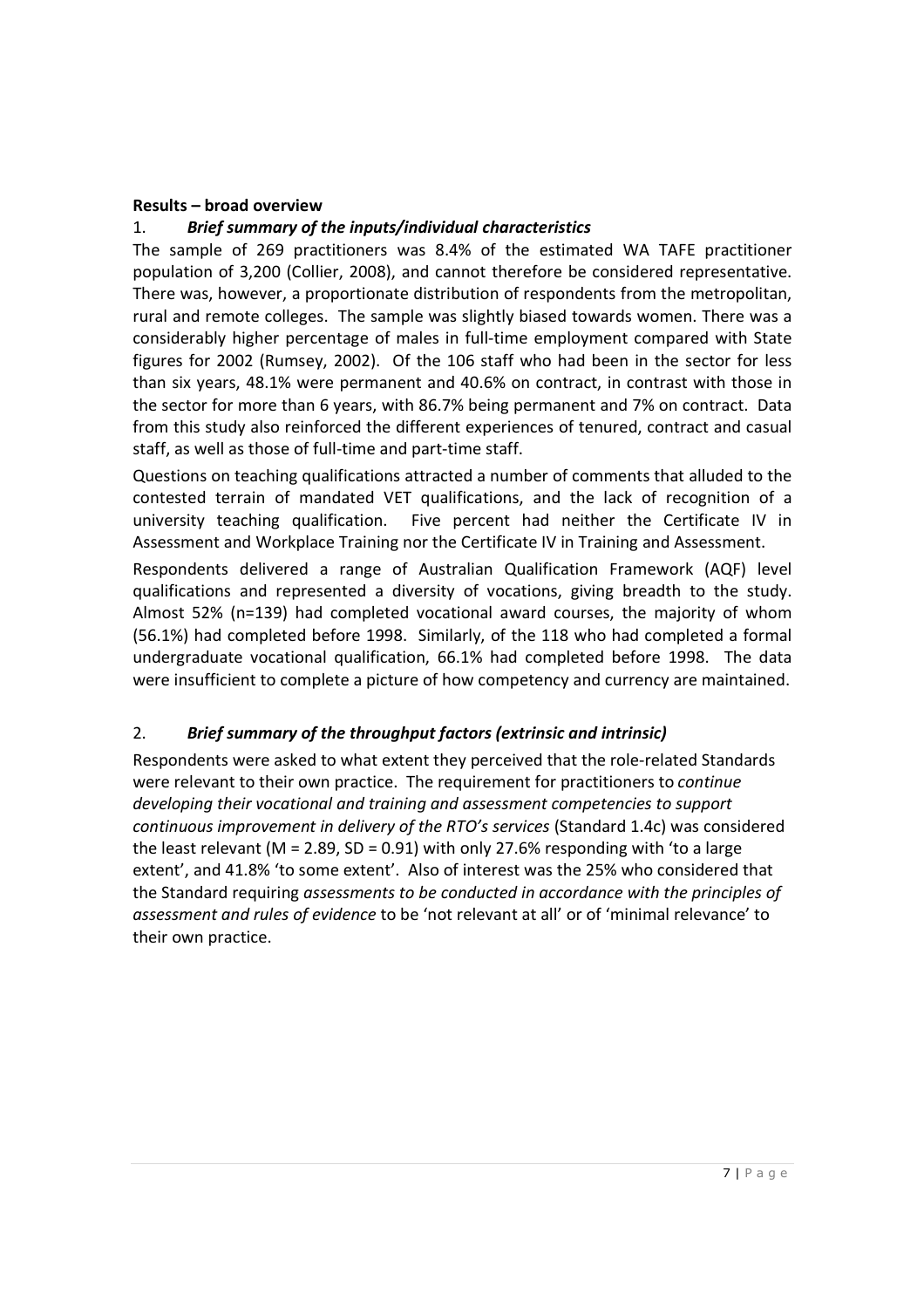

Figure 3: Perceived relevance of selected AQTF 2007 role-related Standards Note: The results for industry engagement have been omitted from this discussion.

The perceived relevance of the AQTF 2007 standards, from the practitioners' point of view, may also be related to the perceived purpose of the framework which is to ensure quality and consistency in the *registration of providers* to undertake training delivery and assessment; and not a guide, per se, for effective or quality teaching. Schofield and McDonald (2004) argued that while compliance with the AQTF was necessary, targets of creativity, professional judgement and growth were also needed. Marginson (2000) proposed continuous innovation as a new capacity building focus for the VET sector, and further highlighted the need for practitioners to:

think critically about their own skills and knowledges (sic), comparing their personal profile to the requirements that their jobs make of them, and identify the areas in which their skills and knowledges (sic) need to be improved (p. 26).

Overall satisfaction with the AQTF as supporting quality training and assessment as well as national consistency attracted only 15 responses of 'considerable' satisfaction, with comments such as:

I love it. It is a clear road map and guideline for both lecturers and students. Good resource once I got through the minefield of information to get where I wanted to be. Supports, highlights the importance of industry.

At the other end of the scale, five respondents expressed varying degrees of ignorance of the AQTF 2007, one year after its nationwide implementation. These practitioners were from metro, rural and remote RTOs; were permanent and full-time; had completed either the Certificate IV in AWT or TAA; had undertaken some PD; and had been in the VET sector for more than five years. Their comments included: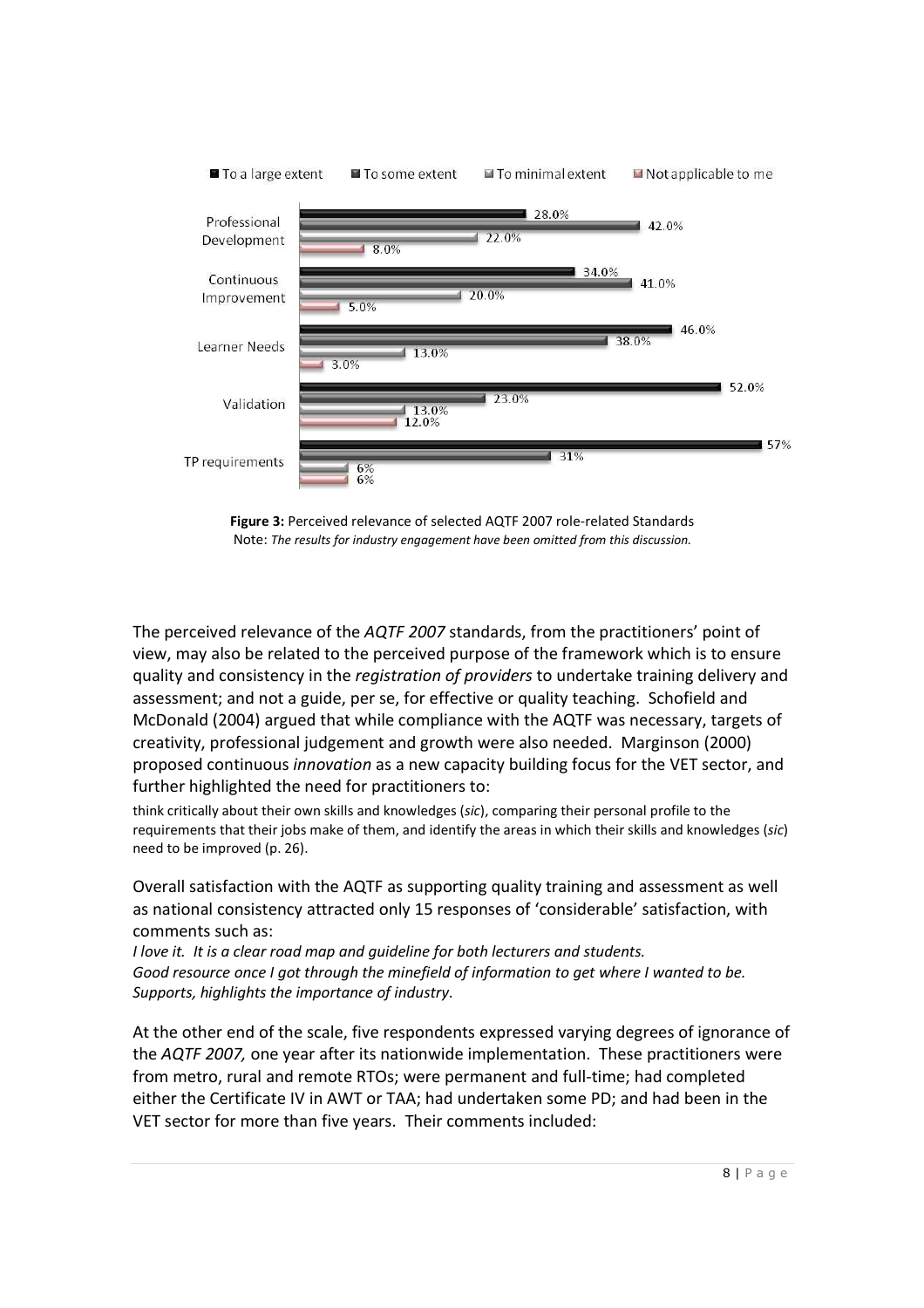I have no idea there was an AQTF 2007 document. My information about AQTF filters down through colleagues who pass on the important bits (hopefully).

I was interested and surprised to find that there was a new AQTF – I can't remember any formal announcement and definitely don't remember any training or what it represents. I'd be surprised if many of my colleagues know much about it.

Participation in audits was suggested to be a potential mediating factor. The level of participation in audits against the AQTF 2007 is shown in Table 5.

|                       | Nil exposure | Preparation only | Interviewed | Materials audited |
|-----------------------|--------------|------------------|-------------|-------------------|
| Internal audit <2007  | 29.2%        | 20.2%            | 28.1%       | 22.5%             |
| Internal audit @ 2007 | 51.6%        | 24.4%            | 14.6%       | 9.4%              |
| External audit <2007  | 39.1%        | 18.2%            | 24.1%       | 18.6%             |
| External audit @ 2007 | 68.9%        | 17.7%            | 7.5%        | 5.9%              |

Table 5 Participation in internal and external audits

This survey took place one year after the introduction of the AQTF 2007 and the high percentage of practitioners claiming no exposure to, and no preparation for internal audit (52%) or external audit (69%) was unexpected. Based on the open-ended comments, a number of respondents saw the audit process as responsible for excessive documentation and as a source of angst:

Constant threat of audits is stressful; everyone spends hours developing documents to comply. Constantly changing templates devised for auditors, not managers, lecturers or students -went into storage as soon as auditors left.

The majority of respondents perceived management support 'to some extent'. Time and resources for change attracted 'to no extent' responses from 45.4% of respondents, see Figure 2 below.



Figure 2: Perceived management support

The literature suggests that in light of the many changes within the sector over the past 10 to 15 years, there is risk of inertia or 'change fatigue', especially for long serving practitioners. The questions relating to this focus asked respondents, (i) what was their position when they first experienced a variety of changes and what was their position,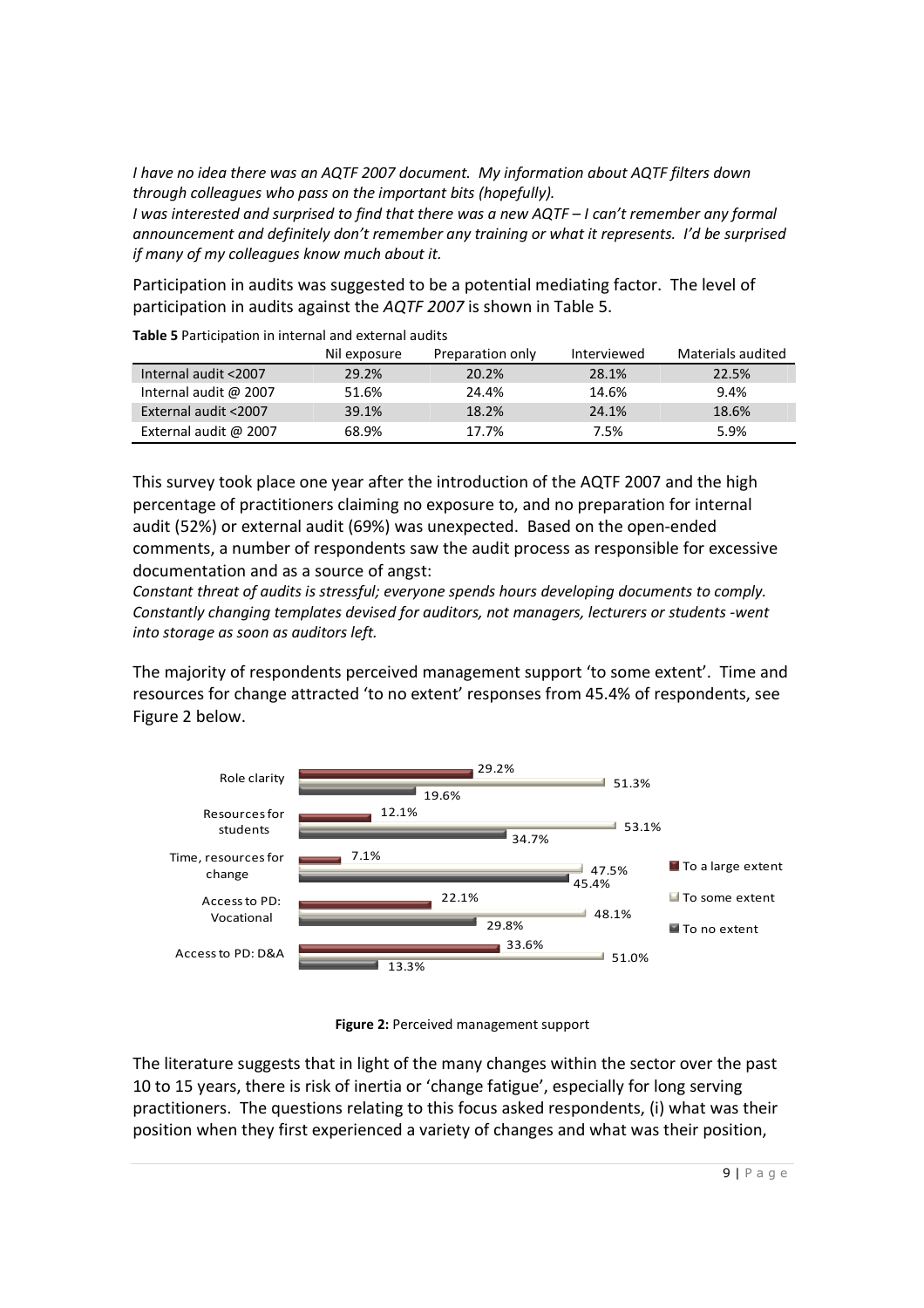now, at the time of the survey. The sector changes included: (i) competency based delivery and assessment (CBDA); (ii) requirement for practitioners to gain the Certificate IV in Assessment and Workplace Training (CIV AWT) or the Certificate IV in Training and Assessment (CIV TAA); (iii) Training Packages (TP); (iv) introduction of employability skills; and (v) regulatory reporting requirements on students under 18 years of age. The response options were 'active resistance', 'passive acceptance' and 'enthusiasm'. Although there was a very small upward shift to 'enthusiasm' in the first of the four categories above, enthusiasm was nonetheless expressed by only 15% to 44% of the sample. The overall impression however was one of predominantly 'passive acceptance'.

Future challenges facing the sector, such as an increased competitive training market, the need for innovation and industry/employer partnerships, present an urgent need for organisations to maintain motivation and energy.

### Outputs - outcome practices

The outcome practices, derived from the AQTF 2007 Standards, included the (i) academic aspects, and (ii) student aspects, of delivery and assessment. Practitioners' reflections on these aspects of their practice were very positive, as shown in Figure 4 below.



Figure 4: Student and academic aspects of delivery and assessment

Almost 100% of respondents claimed to have validated their assessment tools with at least one colleague to a large or some extent. These results contrast with the 75% who deemed this Standard as relevant to their own practice to a large or some extent. Two items in the survey tool questioned the respondents' understanding of the terms 'principles of assessment' and 'rules of evidence' (Standard 1.5b) which underpin competency-based assessment. A clear majority (98%) of the respondents did not identify the flawed definitions provided for each of the terms.

### Path Analysis

Path analysis was applied to identify the potential mediating influence of the extrinsic and intrinsic process factors.

### The power of perceived management support

Perceived management support was a pivotal influence on practitioners in: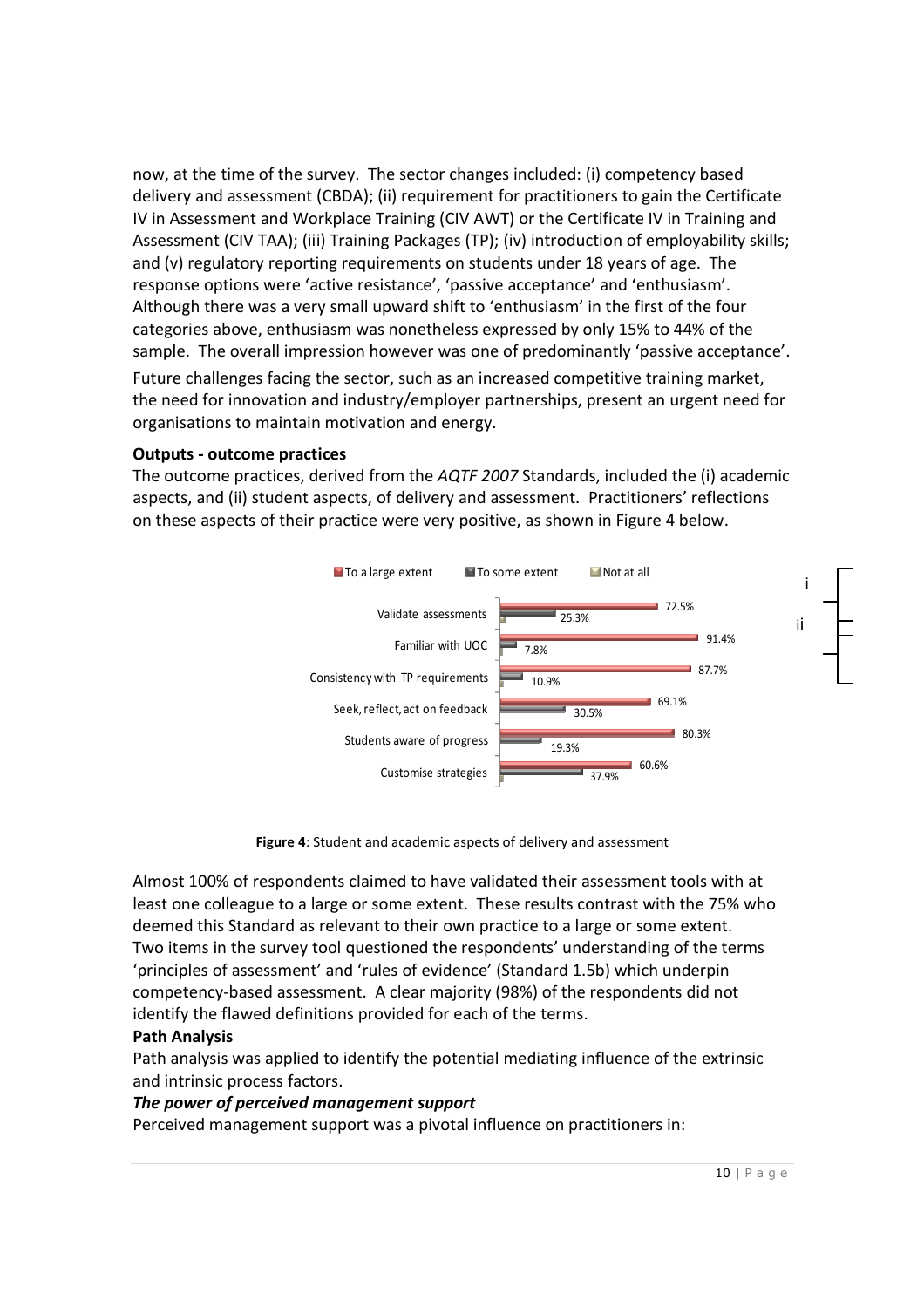- i) their perception of the relevance of the AQTF Standards,  $p= 0.30$  (SE= .06);
- ii) the value that they attributed to all but one PD category;
- iii) their adaptation to sector changes,  $p = 0.18$  (SE= .06);
- iv) their experiences of stress or tension,  $p = -0.30$  (SE= .06).

These findings are well supported by Simons, Harris, Pudney and Clayton (2009) who concluded that:

The capability of managers to forge high-quality working environments for staff will be a key determinant of successful workforce development strategies in VET in the future. Get this wrong, and the VET sector will not be able to sustain its role in supporting the development of the Australian workforce at large (p. 10).

The literature on capacity building and professional development in the VET sector predominantly focuses on the practitioner; however there is an increasing awareness of the changing role of management and leadership and the need for adaptive capacity and continual renewal (Rhodes, 2007). Looking ahead to 2020, the performance of people will become increasingly more important, where financial and asset performance have dominated in the past (IBSA, 2007). The manager in the years to 2020 will need to work with three different generations of worker in a single workplace and accommodate flexibility in both the workforce and the workplace. IBSA considers that the generalist manager will be surpassed by the specialist manager and that there will be an increasing involvement of teams so that the workplace becomes one where "talented teams, not just talented individuals, flourish" (IBSA, 2007, p. 25).

# Auditing – Lessons Learned

Participation in audits had both positive and negative effects. Participation in audits before the AQTF 2007 was negatively related to (i) making improvements,  $p = -0.18$ (SE= .07); and (ii) an increased focus on academic aspects of the role,  $p = -0.14$  (SE= .05); but *positively* related to an increase in the perceived relevance of the AQTF,  $p = 0.29$  $(SE=.07)$ .

The earlier counterproductive responses, while concerning, were not entirely unexpected. After the implementation of the inaugural AQTF across the VET sector, it was widely acknowledged that acceptance, interpretation and practice of the Standards had been ad hoc and had resulted in excesses of paperwork and workload for all stakeholders (Favero, 2003; Harris et al., 2001). The recognition of this discord by the Council of Australian Governments in 2005 led to the revised, streamlined AQTF 2007. Although comparatively few practitioners had participated in audits against the AQTF 2007, the data indicated that benefits had arisen from the experience, in academic focus,  $p = 0.15$  (SE= .05) as well as in continuous improvement,  $p = 0.15$  (SE= .07). Colleges may consider the potential value in involving practitioners more in the audit process as a valuable professional development activity.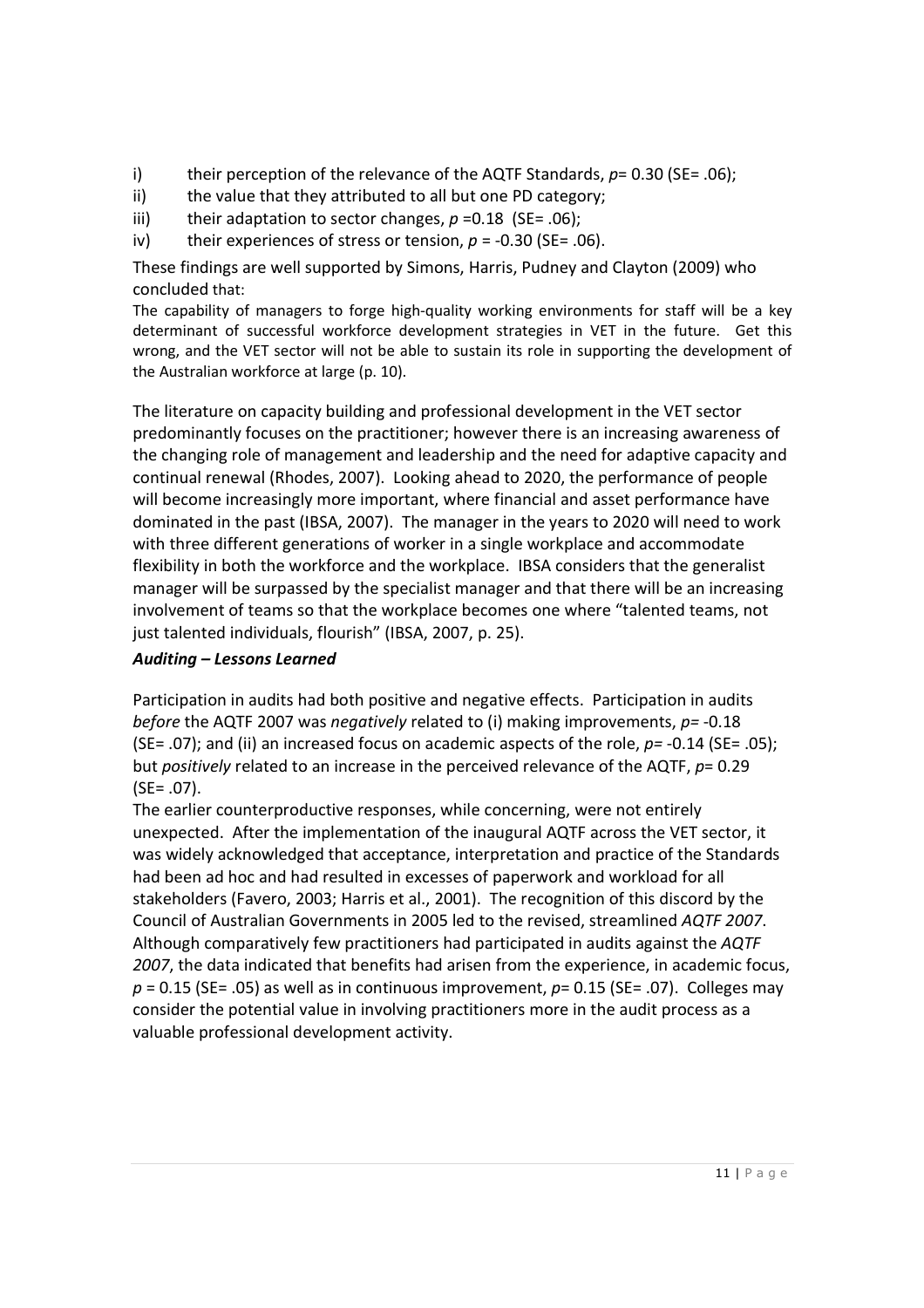## The Individual Difference

The final aspect of the statistical analysis was to gain an understanding of whether background characteristics of practitioners impacted on their responses to their environment and on their practices. The *absence* of relationships was more informative than were the few significant relationships. These included no significant relationships between: i) teaching qualifications and practice; (ii) location and practice; (iii) age; and (iv) length of service. These findings are not presented in this paper. There is more to the VET side story.

### In Summary

The challenge for the Australian post-secondary sector, presented by Bloomfield in 2006: ...the concurrent need to provide a supply of passionate, innovative, flexible, context-responsive teachers capable of functioning as creative, knowledge producers; and at the same time to satisfy the demands of a political and policy climate that favours consistency, coherence, standards, measureable outcomes and control, to meet the goals of efficiency, effectiveness and accountability (p. 1),

### is now the reality.

The dominant competence of an organisation is determined entirely by the competencies of the individuals within it. These competencies drive the organisation's response to environmental influences (Wright & Snell, 1991). The TAFE sector, as we know it in WA, is facing possibly its greatest challenges. In 2010, the 'TAFEWA' and 'TAFE' badging will be replaced and this heralds increasing competition not only between former TAFE colleges but between all providers for public funding, commercial activity and industry/employer partnerships. Further to the Bradley review, a unitary or more closely articulated higher education sector will demand a level of accountability well beyond that which was introduced by the AQTF.

This study suggests that change management must focus not only on professional development at the practitioner level but also at the management and leadership levels of the organisation. The results illustrate also the potential to use operational activities such as internal audits and staff meetings to be more constructively and productively in order to engage, support, recognise and develop staff.

The value of a national quality platform is in its perceived relevance. The results of this study also highlighted the pivotal role of management support for practitioners, particularly in appreciating the relevance of the AQTF to their academic practices. Unless this is communicated and shared by all in the organisation, and applied with energy and commitment, the VET sector will not sustain its status in Australian society nor in a unitary or more articulated higher education sector. The AQTF 2010 is pending.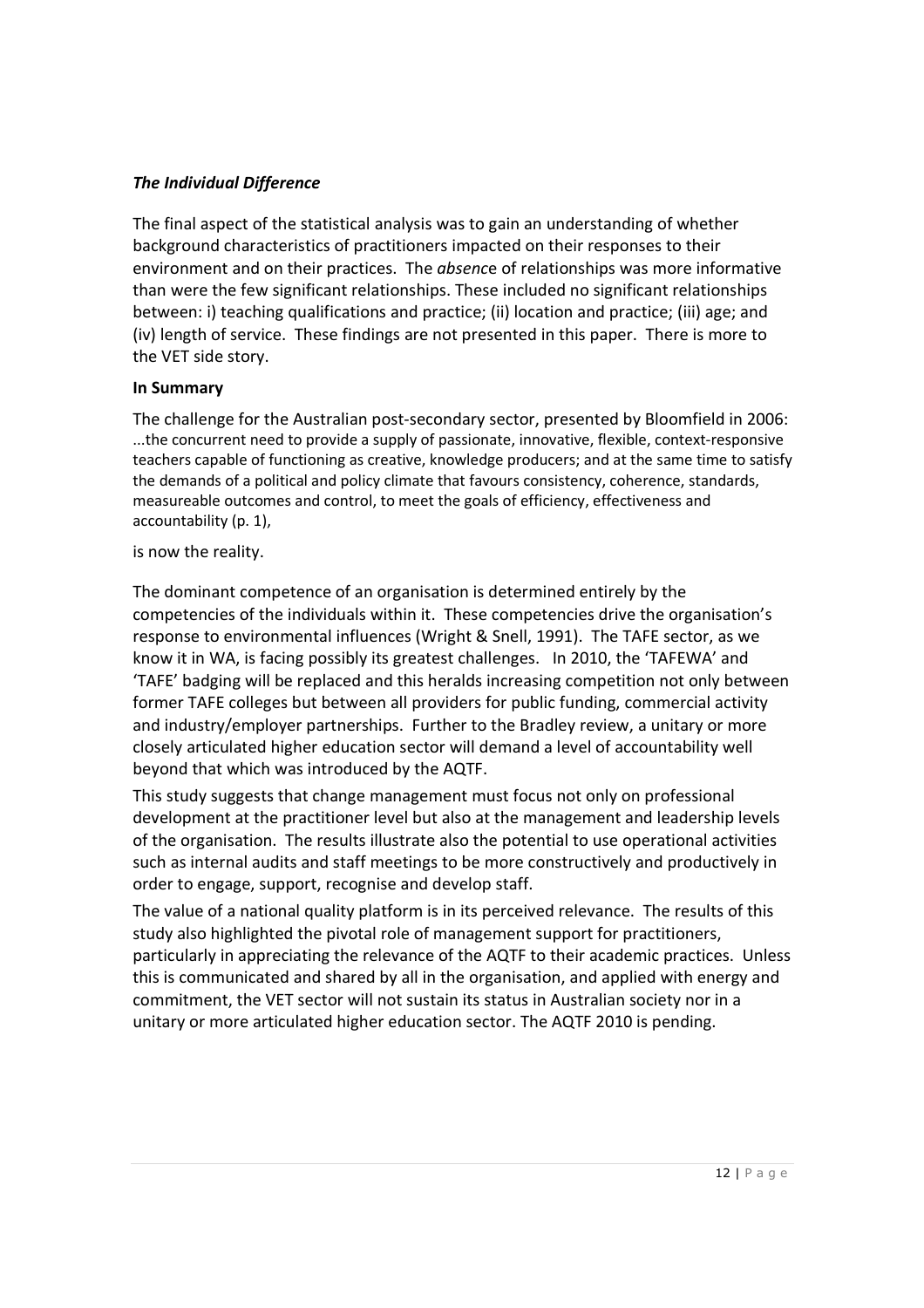#### References

AQTF 2007 Essential Standards for Registration. (2007). Canberra: DEST.

Bloomfield, D. (2006). A new discourse for teacher professionalism: Ramsey, standards and accountability. Paper presented at AARE 2006 International education research conference: Adelaide. Retrieved from http://www.aare.edu.au/06pap/blo0677.pdf.

Chappell, C. & Johnston, R. (2003). Changing work. Changing roles for vocational education and training teachers and trainers. Adelaide: NCVER.

Clayton, K. & Blom, K. (2004). Doing it well, doing it better: Practitioners, pedagogy and training packages. Paper presented at 7th annual conference of the Australian VET Research Association (AVETRA), Sydney.

Clayton, B., Fisher, T., Harris, R., Bateman, A. & Brown, M. (2008). A study in difference: structures and cultures in Australian registered training organizations. [Research activity]. Retrieved from http://www.ncver.edu.au/research/proj/nr4025ra4.pdf.

Collier, P. (2008) Immediate pay rise for TAFE lecturers. Media Statement 05/11/08. http://www.mediastatements.wa.gov.au

Cornford, I. R. (1997). Competency based training: an assessment of its strengths and weaknesses by NSW vocational teachers. Australian and New Zealand Journal of Vocational Education Research, 5(1), 53-76.

Cornford, I. R. (1999). Missing from the current vocational education policy equation: highly qualified teachers/trainers and quality vocational teacher, Australia Academy of Research Education. Retrieved from http://www.aare.edu.au/99pap/cor99288.htm.

Correa, H. & Craft, J. (1999). Input-output analysis for organisational human resources management. Omega, 27(1), 87-99. Retrieved from http://proquest.umi.com/

pqdweb?did=38525157& Fmt=2& VInst=PROD& VType=PQD& RQT=309& VName=PQD&

Docking, R.A. (1992). Setting up a competency-based assessment system. North Sydney: Institute for International Research.

Down, C. M. (2003). The impact of training packages: What might we learn about substantial system-wide change processes? International Journal of Training Research, 1(2), 1-20. Favero, J. (2003). 'Quality' training – challenges for teachers of workplace training for trainees

and apprentices. Retrieved from: http://www.avetra.org.au/abstracts\_and\_papers\_2003/ refereed/Favero.pdf

Harris, R., Simons, M. & Clayton, B. (2005). Shifting mindsets. The changing work roles of vocational education and training practitioners. Adelaide: NCVER.

Harris, R., Simons, M., Hill, D., Smith, D, Pearce, D., Blakely, J., Choy, S. & Snewin, D. (2001). The changing role of staff development for teachers and trainers in vocational education and training. Adelaide: NCVER.

Hellwig, S. (2006). Competency-based training: different perceptions in Australia and Germany. [Electronic version]. Australian Journal of Adult Learning, 46(1), 51-74.

Henry, M., Lingard, B., Rizvi, R., & Taylor, S. (2001). The OECD, globalisation and education policy. Amsterdam: Penguin.

Innovation & Business Skills Australia IBSA. (2006). The manager of the  $21<sup>st</sup>$  century. 2020 Vision. Hawthorn: Boston Consulting Group.

Marginson, S. (2000). The changing nature and organisation of work, and the implications for vocational education and training in Australia. Issues paper. Adelaide: NCVER.

Mok, J.K. & Currie, J. (2002). Reflections on the impact of globalisation on education restructuring in Hong Kong. In J.K. Mok and D.K. Chan (Eds.), Globalisation and education. The quest for quality education in Hong Kong. (pp. 261-277). Hong Kong: University Press.